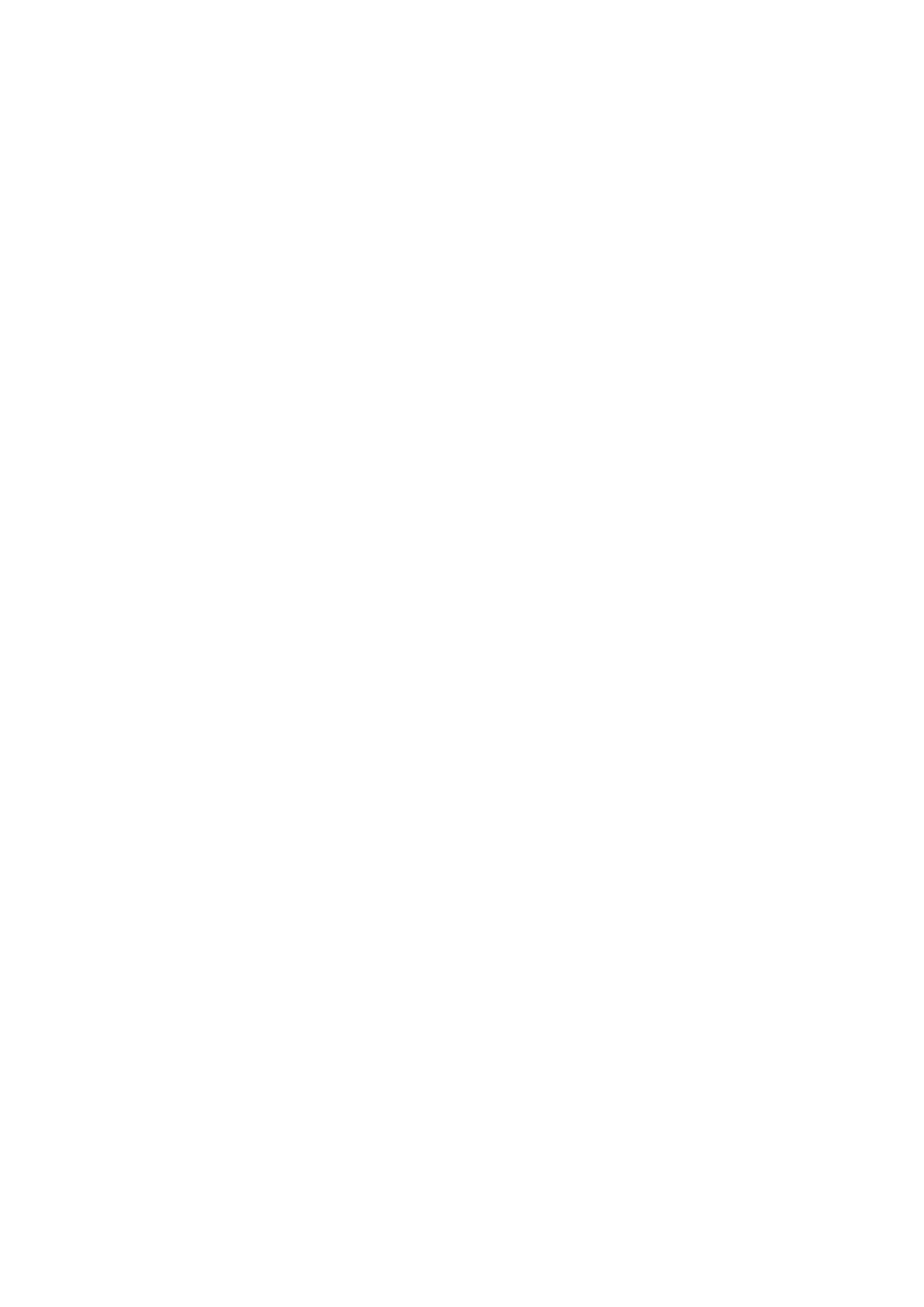#### Introduction

This document contains a Summary of Decisions Requested by persons making submissions on the Nelson Resource Management Plan, Proposed Plan Change 16 (Inner City Noise). In total 15 submissions were received. The summary is in accordance with the requirements of Schedule 1, Clause 7, Public notice of submissions, Resource Management Act 1991 (RMA).

#### Format

The decisions sought by each party in their submissions are listed by topic. Where possible the words are those of the submitter. The original submissions should be referred to for a full understanding of the particular points raised by each submitter.

#### Further Submissions

Further submissions are invited and may be made in accordance with Schedule 1, Clause 8, Clause 8A and Form 6, RMA. A guide to making a further submission is included on the following page. A further submission form is available to ensure that your further submission meets these requirements.

#### Closing Date

The closing date for further submissions is **5pm, Monday 11 November 2013**.

Contact Person

Reuben Peterson Planning Adviser Nelson City Council PO Box 645 Nelson 7040

03 546 0295

[reuben.peterson@ncc.govt.nz](mailto:reuben.peterson@ncc.govt.nz)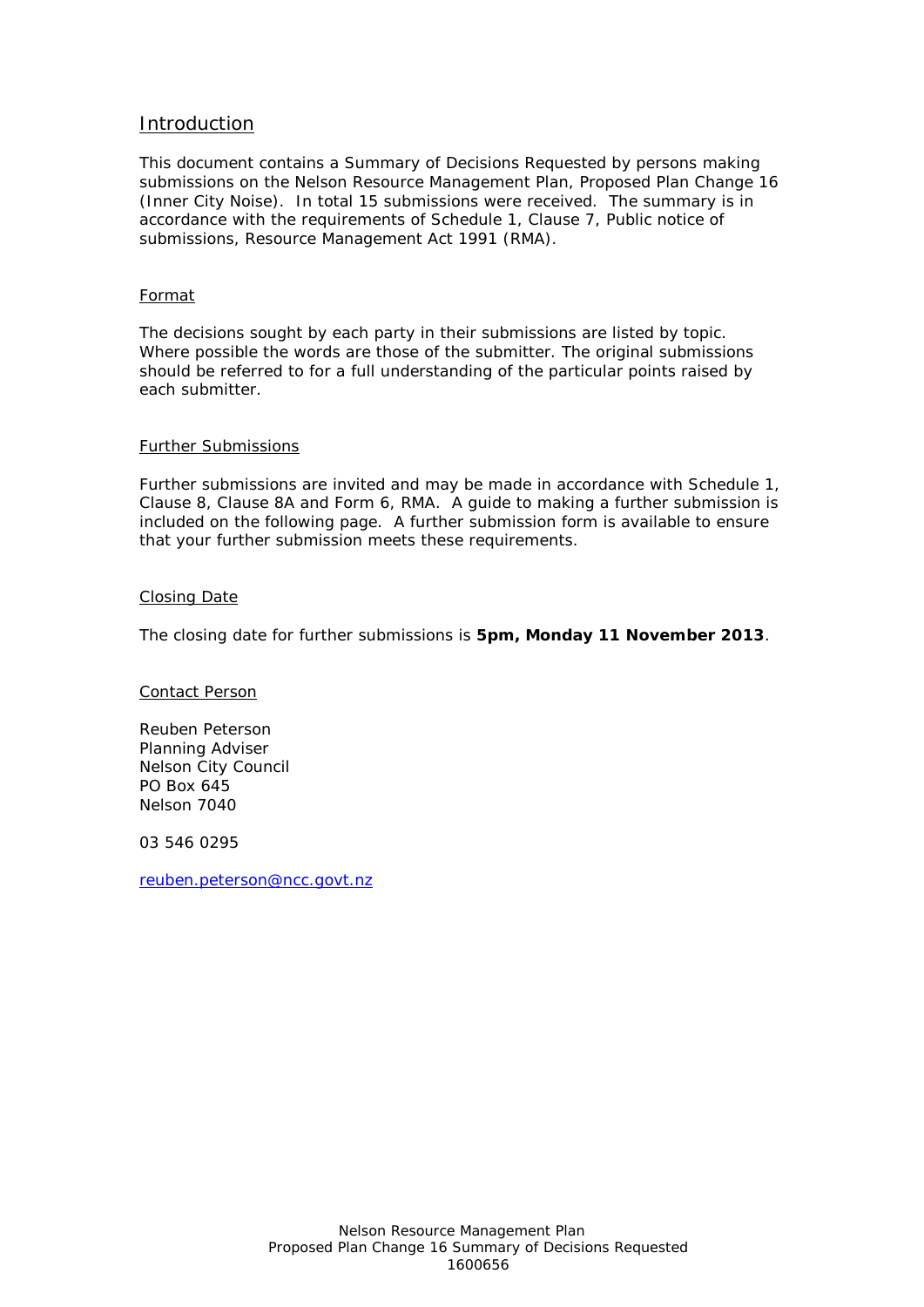### **Guide to Making a Further Submission**

#### Important Information:

- Any person representing a relevant aspect of the public interest, or who has a greater interest than the general public, can make a further submission.
- A further submission may only be made in support of, or in opposition to an original submission to Plan Change 16.
- A further submission must state whether you support or oppose an original submission (or part thereof) and whether or not you wish to be heard on your further submission.
- A copy of your further submission must be served on the original submitter to which your further submission relates, within five working days of making your further submission to the Nelson City Council.
- Further submissions must be received by Nelson City Council prior to 5pm, Monday 11 November.

The Summary of Decisions Requested summarises the decisions that have been requested in the original submissions received. If you intend to make a further submission, it is recommended that you read the full original submission.

Full copies of the original submissions are available by contacting Reuben Peterson at the details below.

Copies of this Summary of Decisions Requested document are available for viewing at Civic House and at Nelson, Tahunanui and Stoke Libraries, by contacting Reuben Peterson on 03 546 0295 or [reuben.peterson@ncc.govt.nz,](mailto:reuben.peterson@ncc.govt.nz) or online at [www.nelsoncitycouncil.co.nz](http://www.nelsoncitycouncil.co.nz/) (search phrase = Plan Change 16). Further submission forms are also available at these locations.

When preparing your further submission, please use the **Submitter Number** and **Statement Number** in the tables below to indicate what submission point you are referring to.

Clearly state whether you support or oppose the decision requested you are making a further submission on.

Give the reasons for your support or opposition.

Use the **Further Submission Form** to help set out your further submission. It is in your best interests to make your further submission as clear as possible. If you have any questions regarding how to prepare a further submission, please contact Reuben Peterson.

One copy of the further submission must be sent to Council and a second copy sent to the original submitter within 5 working days of providing Council with the further submission.

The postal addresses of submitters for the purpose of service of further submissions, as per Schedule 1, Clause 8A, Service of further submissions, RMA, is provided at the end of this document.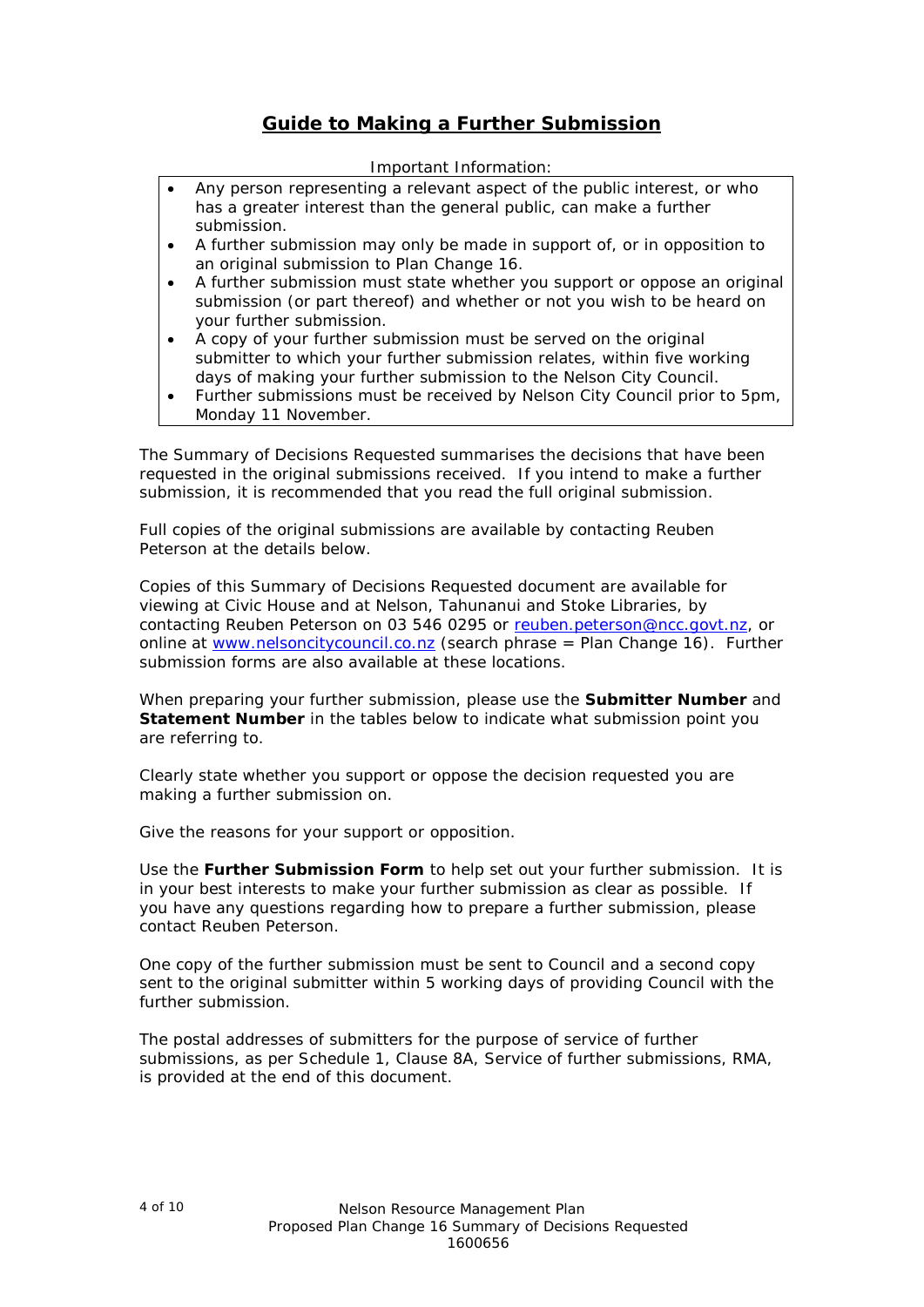### **Summary of Decisions Requested**

Plan Change 16 (Inner City Noise)

| Topic / Submitter Name                   | <b>Submission</b><br><b>Number</b> | <b>Statement</b><br><b>Number</b> | <b>Decision Requested</b>                                                                                                                                                                                                                                                                                              |
|------------------------------------------|------------------------------------|-----------------------------------|------------------------------------------------------------------------------------------------------------------------------------------------------------------------------------------------------------------------------------------------------------------------------------------------------------------------|
| <b>Amendment 1 Acoustic Insulation</b>   |                                    |                                   |                                                                                                                                                                                                                                                                                                                        |
| Kent Thomas Inglis                       | $\mathbf{1}$                       | $\mathbf{1}$                      | Delete acoustic insulation of inner city residential units                                                                                                                                                                                                                                                             |
| James Mackay Purves                      | $\overline{4}$                     | $\mathbf{1}$                      | Delete. Deal with the polluter/pollutant at the source, not the results of the problem. This<br>creates work and fees for Council. Let developers/accommodation providers decide what is<br>appropriate in the inner city and if they get it wrong the market will punish them                                         |
| Port Nelson Noise Liaison Committee      | 5                                  | $\mathbf{1}$                      | Retain section AP19.2.iii                                                                                                                                                                                                                                                                                              |
| Port Nelson Limited                      | $\overline{7}$                     | $\mathbf{1}$                      | Retain section AP19.2.iii                                                                                                                                                                                                                                                                                              |
| Graeme Downing and Stephanie Trevena     | 8                                  | $\mathbf{1}$                      | Retain rule ICr.43.A acoustic insulation of accommodation in Inner City Zone                                                                                                                                                                                                                                           |
| Nelson Marlborough District Health Board | 11                                 | $\mathbf{1}$                      | Retain ICr.43A.1 permitted column with consequential addition.                                                                                                                                                                                                                                                         |
|                                          |                                    |                                   | Add to Chapter 2 Definitions, a definition for the acoustical descriptor " $D_{2m}$ , $T + C_{tr}$ " which<br>is undefined in the Proposed Plan, or the Operative Plan or NZS6801:2008 or<br>NZS6802:2008 and will otherwise be incomprehensible to readers of the Plan. See<br>Amendment 2, submitter 2, Statement 8. |
| Nelson Marlborough District Health Board | 11                                 | $\overline{2}$                    | Amend ICr.43A.4 as follows:                                                                                                                                                                                                                                                                                            |
|                                          |                                    |                                   | Add new items e) The effectiveness of any noise barriers" and d) Any balconies" and in b)<br>delete the words "of exposure".                                                                                                                                                                                           |
| Nelson Marlborough District Health Board | 11                                 | 3                                 | Retain ICr.43A.4 Explanation                                                                                                                                                                                                                                                                                           |
| Nelson Marlborough District Health Board | 11                                 | 4                                 | Amend AP19.2 clauses AP19.2.i and AP19.2.ii as follows:                                                                                                                                                                                                                                                                |
|                                          |                                    |                                   | Replace bullet points with numeration. In six places delete the terms "dBA L <sub>eq</sub> (15min)"<br>and substitute "dB LA <sub>eq</sub> (15min)". Replace "design noise level" with "design sound level".                                                                                                           |
|                                          |                                    |                                   | In 19.2.ii b) last sentence delete the word "levels".                                                                                                                                                                                                                                                                  |
| Nelson Marlborough District Health Board | 11                                 | 5                                 | Amend AP19.3 and AP19.3.i as follows:                                                                                                                                                                                                                                                                                  |
|                                          |                                    |                                   | In the second line replace "Insulations" with "Insulation". Replace "design noise level" with<br>"design sound level".                                                                                                                                                                                                 |
| Nelson Marlborough District Health Board | 11                                 | 6                                 | Amend AP19.3 and AP19.3.ii as follows:                                                                                                                                                                                                                                                                                 |
|                                          |                                    |                                   | In sub clauses a) and b) in two places delete the terms "dBA $L_{eq}(15min)$ " and substitute<br>"dB LA <sub>eq</sub> (15min)". Replace "design noise level" with "design sound level". In 19.3.ii a) and<br>in 19.3.ii b) in the last sentence of each sub clause, replace "noise levels" with "sound<br>levels".     |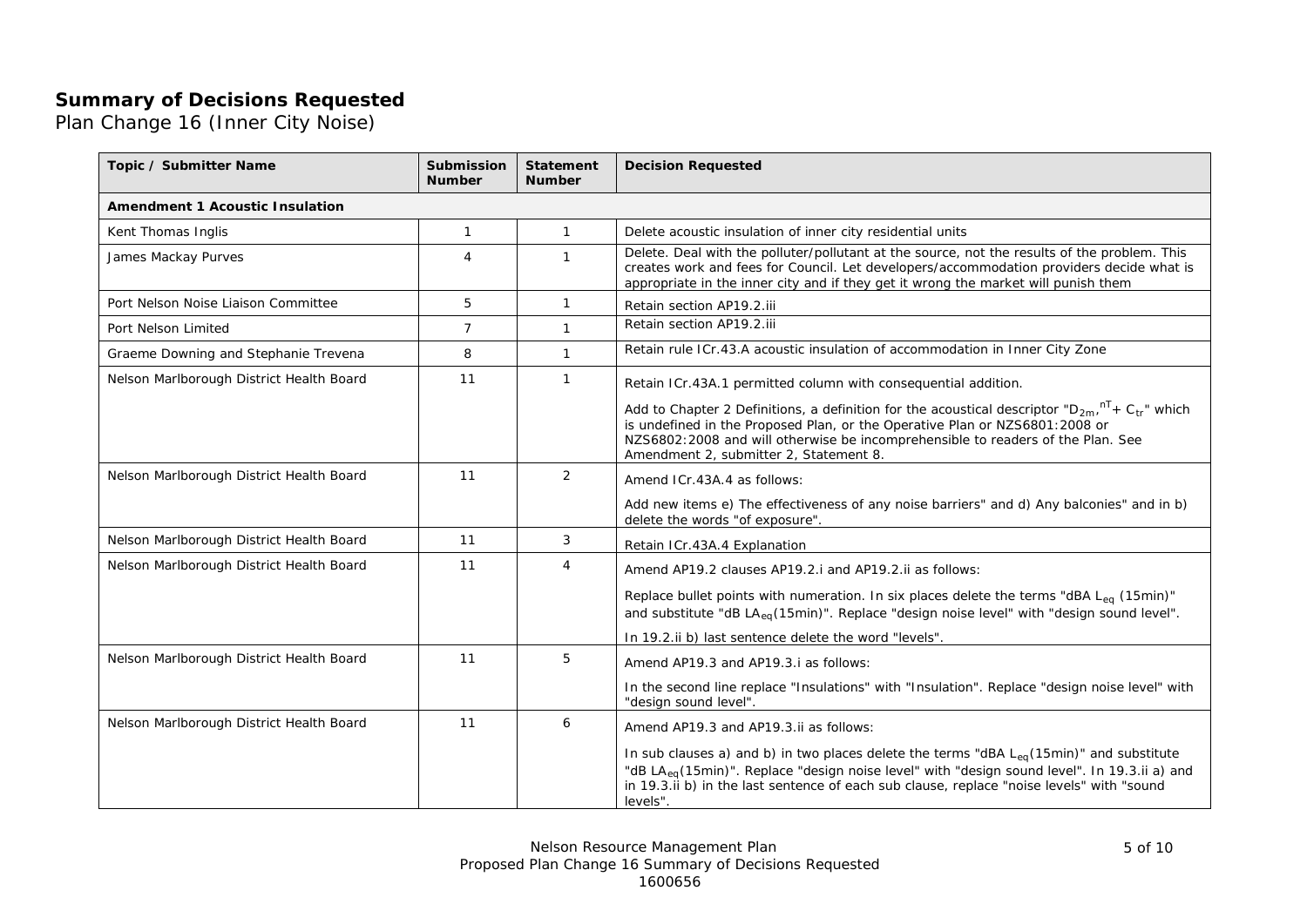| Topic / Submitter Name                       | <b>Submission</b><br><b>Number</b> | <b>Statement</b><br><b>Number</b> | <b>Decision Requested</b>                                                                                                                                                                                                                                                                                                                                                                                                                                                                                                                                                                                                                                                                                                                                                                                                                                                           |
|----------------------------------------------|------------------------------------|-----------------------------------|-------------------------------------------------------------------------------------------------------------------------------------------------------------------------------------------------------------------------------------------------------------------------------------------------------------------------------------------------------------------------------------------------------------------------------------------------------------------------------------------------------------------------------------------------------------------------------------------------------------------------------------------------------------------------------------------------------------------------------------------------------------------------------------------------------------------------------------------------------------------------------------|
| Nelson Marlborough District Health Board     | 11                                 | $\overline{7}$                    | Retain AP19.3.iv and table 3 and notes                                                                                                                                                                                                                                                                                                                                                                                                                                                                                                                                                                                                                                                                                                                                                                                                                                              |
| Hospitality NZ                               | 12                                 | $\mathbf{1}$                      | Retain acoustic insulation of inner city residential units and short term living<br>accommodation                                                                                                                                                                                                                                                                                                                                                                                                                                                                                                                                                                                                                                                                                                                                                                                   |
| <b>Amendment 2 Noise Generating Activity</b> |                                    |                                   |                                                                                                                                                                                                                                                                                                                                                                                                                                                                                                                                                                                                                                                                                                                                                                                                                                                                                     |
| Graeme Downing and Stephanie Trevena         | 8                                  | $\overline{2}$                    | Amend Noise Generating Activity definition as follows:                                                                                                                                                                                                                                                                                                                                                                                                                                                                                                                                                                                                                                                                                                                                                                                                                              |
|                                              |                                    |                                   | First bullet point, delete the words "from a sound system with greater than 100w output".                                                                                                                                                                                                                                                                                                                                                                                                                                                                                                                                                                                                                                                                                                                                                                                           |
| Graeme Downing and Stephanie Trevena         | 8                                  | $\mathfrak{Z}$                    | Amend Noise Generating Activity definition as follows:                                                                                                                                                                                                                                                                                                                                                                                                                                                                                                                                                                                                                                                                                                                                                                                                                              |
|                                              |                                    |                                   | First and second bullet points replace "11.00pm" and "1.00am" respectively with 10.00pm.                                                                                                                                                                                                                                                                                                                                                                                                                                                                                                                                                                                                                                                                                                                                                                                            |
| Graeme Downing and Stephanie Trevena         | 8                                  | $\overline{4}$                    | Amend ICr.42A.1 as follows:                                                                                                                                                                                                                                                                                                                                                                                                                                                                                                                                                                                                                                                                                                                                                                                                                                                         |
|                                              |                                    |                                   | Add new sub clause "or d) Results in any increase in the hours amplified music is played or<br>any increase in the volume the amplified music is played at"                                                                                                                                                                                                                                                                                                                                                                                                                                                                                                                                                                                                                                                                                                                         |
| Graeme Downing and Stephanie Trevena         | 8                                  | 5                                 | Amend AP13.1.2 as follows:                                                                                                                                                                                                                                                                                                                                                                                                                                                                                                                                                                                                                                                                                                                                                                                                                                                          |
|                                              |                                    |                                   | Add new sub clause "and c) The provision of a Monitoring Report to the Council at least<br>once a year."                                                                                                                                                                                                                                                                                                                                                                                                                                                                                                                                                                                                                                                                                                                                                                            |
| Graeme Downing and Stephanie Trevena         | 8                                  | 6                                 | Delete AP13.2                                                                                                                                                                                                                                                                                                                                                                                                                                                                                                                                                                                                                                                                                                                                                                                                                                                                       |
| McDonalds Restaurant (NZ) Ltd                | 10                                 | $\mathbf{1}$                      | ICr.42A insert the following exclusion "subpoint (a) above does not apply to internal<br>(unlicensed) restaurant or dining space that would otherwise not fall to be considered a<br>noise generating activity."                                                                                                                                                                                                                                                                                                                                                                                                                                                                                                                                                                                                                                                                    |
| Nelson Marlborough District Health Board     | 11                                 | 8                                 | Amend Noise Generating Activity definition as follows:                                                                                                                                                                                                                                                                                                                                                                                                                                                                                                                                                                                                                                                                                                                                                                                                                              |
|                                              |                                    |                                   | Replace Chapter 2 definition for term " $L_{max}$ " with " $L_{max}$ includes LAF $_{max}$ and is the<br>maximum A frequency weighted, F-time-weighted sound pressure level during a time<br>period as defined in NZS6801:2008."                                                                                                                                                                                                                                                                                                                                                                                                                                                                                                                                                                                                                                                    |
|                                              |                                    |                                   | Add new definition - " $D_{2m/nT}$ +C <sub>tr</sub> , (enlarged for clarity) is a standardised single number in<br>decibel as a measure of facade performance. It is the difference between the outdoor sound<br>level measured 2 metres from the facade (including the effects of reflection from the<br>facade) and the spatial average sound level inside the receiving room. It includes a<br>spectrum adaption term to take into account lower frequency sound. See ISO 140-5 (1998)<br>Acoustics - Measurement of sound insulation in buildings and of building elements - Part 5:<br>Field measurements of airborne sound insulation of facade elements and facades. The<br>single number is evaluated according to the method given in ISO 717-1:2013 Acoustics -<br>Rating of sound insulation in buildings and building elements - Part 1: Airborne sound<br>insulation". |
| Nelson Marlborough District Health Board     | 11                                 | 9                                 | Retain rule ICr.42A                                                                                                                                                                                                                                                                                                                                                                                                                                                                                                                                                                                                                                                                                                                                                                                                                                                                 |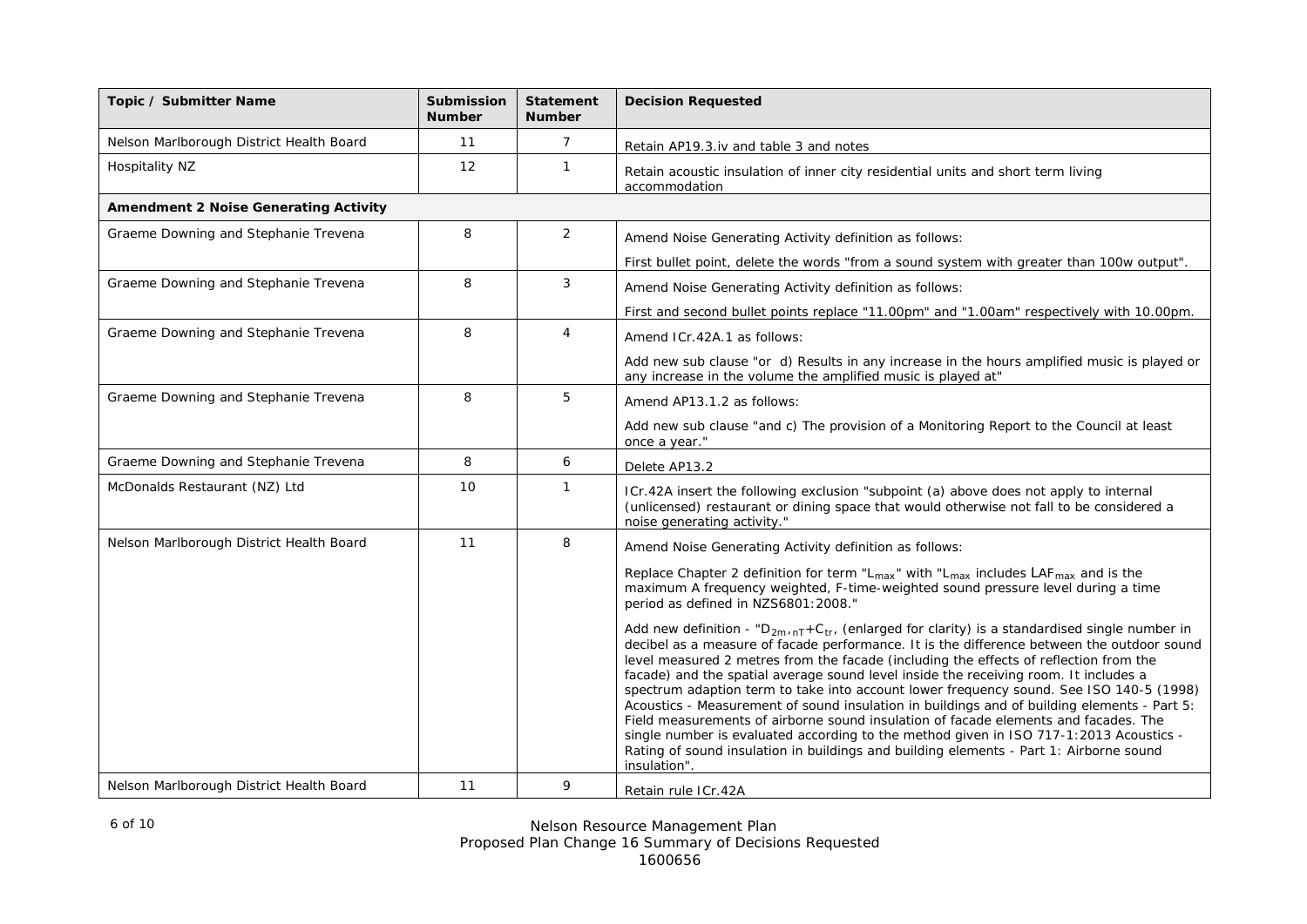| Topic / Submitter Name                                | <b>Submission</b><br><b>Number</b> | <b>Statement</b><br><b>Number</b> | <b>Decision Requested</b>                                                                                                                                                                                                                                                                                                            |
|-------------------------------------------------------|------------------------------------|-----------------------------------|--------------------------------------------------------------------------------------------------------------------------------------------------------------------------------------------------------------------------------------------------------------------------------------------------------------------------------------|
| Nelson Marlborough District Health Board              | 11                                 | 10                                | Retain Appendix 13                                                                                                                                                                                                                                                                                                                   |
| Nelson Marlborough District Health Board              | 11                                 | 11                                | Amend AP13.1 as follows:                                                                                                                                                                                                                                                                                                             |
|                                                       |                                    |                                   | a) Replace "design noise level" with "design sound level".                                                                                                                                                                                                                                                                           |
|                                                       |                                    |                                   | b) After "acoustic insulation" add, "or noise barrier"                                                                                                                                                                                                                                                                               |
|                                                       |                                    |                                   | b) Replace "noise levels and meet the design noise level" with "noise and comply with the<br>design sound level"                                                                                                                                                                                                                     |
|                                                       |                                    |                                   | g) Replace "govern the maximum noise output" with "limit sound emissions"                                                                                                                                                                                                                                                            |
| Nelson Marlborough District Health Board              | 11                                 | 12                                | Retain AP13.2                                                                                                                                                                                                                                                                                                                        |
| Nelson Marlborough District Health Board              | 11                                 | 13                                | Amend AP13.1.3 as follows:                                                                                                                                                                                                                                                                                                           |
|                                                       |                                    |                                   | Amend title to "Measurement and assessment of Noise" After the word "and" insert<br>"assessed in accordance with"                                                                                                                                                                                                                    |
| Nelson Marlborough District Health Board              | 11                                 | 14                                | Amend AP13.2.1 as follows:                                                                                                                                                                                                                                                                                                           |
|                                                       |                                    |                                   | Delete "or in forming an opinion under 327(1)"                                                                                                                                                                                                                                                                                       |
|                                                       |                                    |                                   | Delete the last two words in sub-clause AP13.2.1.ii e "or excessive"                                                                                                                                                                                                                                                                 |
| Nelson Marlborough District Health Board              | 11                                 | 15                                | Amend AP13.2.1. ii as follows:                                                                                                                                                                                                                                                                                                       |
|                                                       |                                    |                                   | In b) Replace "noise level" with "sound level" and Replace b) "noise meter to determine<br>actual noise level" with "sound level meter".                                                                                                                                                                                             |
| Nelson Marlborough District Health Board              | 11                                 | 16                                | Retain AP13.2.2                                                                                                                                                                                                                                                                                                                      |
| Hospitality NZ                                        | 12                                 | 2                                 | Delete. The new Sale and Supply of Alcohol Act together with noise control provisions of<br>the Resource Management Act a robust and sufficient way to address noise generating<br>activities without the need to require noise generating activities to apply for a resource<br>consent to allow for consideration of noise issues. |
| Barbara Riddell                                       | 14                                 | $\mathbf{1}$                      | Decrease noise levels                                                                                                                                                                                                                                                                                                                |
| Amendment 3 Maximum Noise Level (LAF <sub>max</sub> ) |                                    |                                   |                                                                                                                                                                                                                                                                                                                                      |
| Nelson Marlborough District Health Board              | 11                                 | 17                                | Amend ICr.42 and ICr.42.1 as follows:                                                                                                                                                                                                                                                                                                |
|                                                       |                                    |                                   | Amend heading to "Night time noise limits". Replace "noise measured" with "The sound<br>level assessed". Replace "facade" with "side".                                                                                                                                                                                               |
|                                                       |                                    |                                   | Replace "maximum noise levels" with "noise limit". Replace Chapter 2 definition for $L_{max}$<br>with "L <sub>max</sub> includes LAF <sub>max</sub> and is the maximum A frequency weighted, F-time-weighted                                                                                                                         |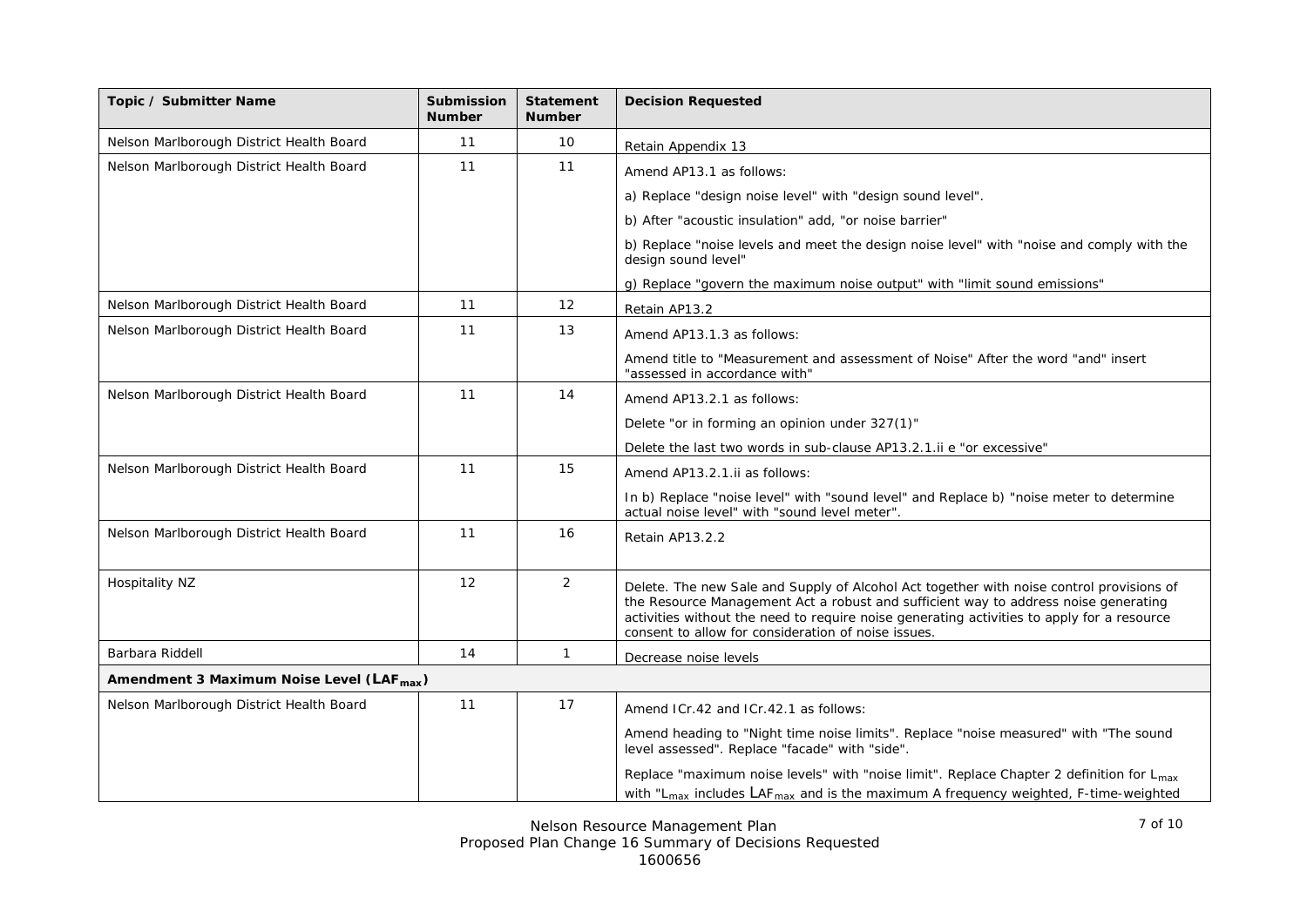| Topic / Submitter Name                                             | <b>Submission</b><br><b>Number</b> | <b>Statement</b><br><b>Number</b> | <b>Decision Requested</b>                                                                                                                                                                                                                                                           |
|--------------------------------------------------------------------|------------------------------------|-----------------------------------|-------------------------------------------------------------------------------------------------------------------------------------------------------------------------------------------------------------------------------------------------------------------------------------|
|                                                                    |                                    |                                   | sound pressure level during a time period, and is defined in NZS6801:2008".                                                                                                                                                                                                         |
| Nelson Marlborough District Health Board                           | 11                                 | 18                                | Retain ICr.42.4 and ICr.42.5                                                                                                                                                                                                                                                        |
| Nelson Marlborough District Health Board                           | 11                                 | 19                                | Amend heading in contents page to "Night time noise limits"                                                                                                                                                                                                                         |
| Barbara Riddell                                                    | 14                                 | 2                                 | Enforce drum limits. Music, singing are fine. Throbbing from drums is over the top                                                                                                                                                                                                  |
| Amendment 4 ICr.43 Noise received at sites in the Residential Zone |                                    |                                   |                                                                                                                                                                                                                                                                                     |
| Graeme Downing and Stephanie Trevena                               | 8                                  | 9                                 | Amend ICr.43 as follows:                                                                                                                                                                                                                                                            |
|                                                                    |                                    |                                   | Add a night time low frequency noise limit                                                                                                                                                                                                                                          |
| Nelson Marlborough District Health Board                           | 11                                 | 20                                | Amend ICr.43 as follows:                                                                                                                                                                                                                                                            |
|                                                                    |                                    |                                   | Replace two occurrences of $LA_{eq}$ with $LA_{eq}(15min)$                                                                                                                                                                                                                          |
| Nelson Marlborough District Health Board                           | 11                                 | 21                                | Amend ICr.43 as follows:                                                                                                                                                                                                                                                            |
|                                                                    |                                    |                                   | Replace "ambient noise levels" with "ambient sound level".                                                                                                                                                                                                                          |
| Hospitality NZ                                                     | 12                                 | 3                                 | Retain ICr.43                                                                                                                                                                                                                                                                       |
| Gaile Noonan                                                       | 13                                 | $\mathbf{1}$                      | Properties within say 150 metres of any proposed new development emitting noise on a<br>regular basis should have their properties noise protected at the cost of the applicant not<br>the home owner                                                                               |
| Amendment 5 Enforce noise using provisions of the RMA              |                                    |                                   |                                                                                                                                                                                                                                                                                     |
| Graeme Downing and Stephanie Trevena                               | 8                                  | $\overline{7}$                    | Oppose deletion of ICr.42. Amend by updating the noise measures to equivalent 2008 NZS<br>Standards as per the parallel proposed amendments to rule ICr.43 and add to the noise<br>levels in rule ICr.42 to deal with bass frequencies at night time "63Hz Octave Band:<br>70dBL10" |
| Graeme Downing and Stephanie Trevena                               | 8                                  | 8                                 | Delete ICr.42B                                                                                                                                                                                                                                                                      |
| Nelson Marlborough District Health Board                           | 11                                 | 22                                | Delete ICr.42B and ICr.42B.5                                                                                                                                                                                                                                                        |
| Hospitality NZ                                                     | 12                                 | $\overline{4}$                    | Council should develop and implement quidelines to control officers to help with anomalies                                                                                                                                                                                          |
| Amendment 6 Ongoing education                                      |                                    |                                   |                                                                                                                                                                                                                                                                                     |
| Hospitality NZ                                                     | 12                                 | 5                                 | Retain, support non regulatory approaches                                                                                                                                                                                                                                           |
| <b>Changes to Policy</b>                                           |                                    |                                   |                                                                                                                                                                                                                                                                                     |
| Graeme Downing and Stephanie Trevena                               | 8                                  | 10                                | Retain IC5.1                                                                                                                                                                                                                                                                        |
| Nelson Marlborough District Health Board                           | 11                                 | 23                                | Retain IC4.2, IC4.2.ii and IC4.2.iv                                                                                                                                                                                                                                                 |
| Nelson Marlborough District Health Board                           | 11                                 | 24                                | Amend as follows - IC4.2.v use of sections 316, 320 and 322 of the Resource Management                                                                                                                                                                                              |

*Nelson Resource Management Plan*

*Proposed Plan Change 16 Summary of Decisions Requested*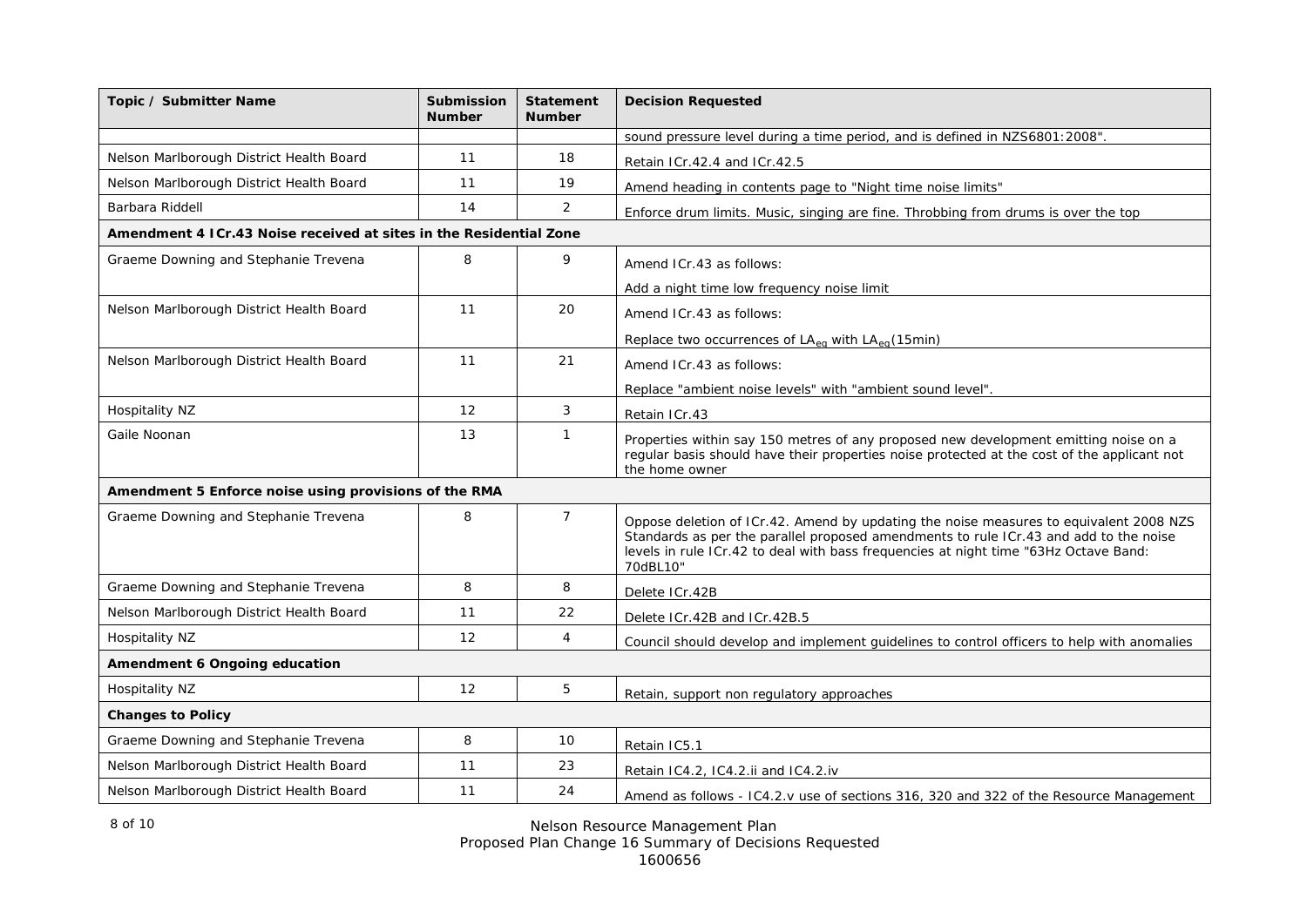| <b>Submission</b><br><b>Number</b> | <b>Statement</b><br><b>Number</b> | <b>Decision Requested</b>                                                                                                                                                                                                                                    |
|------------------------------------|-----------------------------------|--------------------------------------------------------------------------------------------------------------------------------------------------------------------------------------------------------------------------------------------------------------|
|                                    |                                   | Act 1991 for enforcement of unreasonable noise, and section 327 of the Act to control<br>excessive noise.                                                                                                                                                    |
| 11                                 | 25                                | Amend IC4.3.v by replacing "or" with "and".                                                                                                                                                                                                                  |
| 11                                 | 26                                | Amend IC5.1.ii by replacing "or" with "and"                                                                                                                                                                                                                  |
| <b>General Submission</b>          |                                   |                                                                                                                                                                                                                                                              |
| 2                                  |                                   | Retain the proposal as a whole                                                                                                                                                                                                                               |
| 3                                  |                                   | Consider a device that is connected to the electricity supply to amplifiers, at a set noise<br>level it trips the power and cannot be reset for a set time. This is mandatory for use in<br>clubs, pubs in the UK.                                           |
| 6                                  |                                   | Retain the proposal as a whole. It will go some way to improving the enjoyment of people<br>who have chosen to live permanently close to the centre and those who are staying for a<br>short time.                                                           |
| 9                                  |                                   | Would like inner city noise to be prevented from intruding into residential areas, after 9pm<br>at the latest during the week.                                                                                                                               |
| 11                                 | 27                                | Retain the proposal as a whole as it incorporates amendments to rules to avoid, mitigate<br>and reduce adverse effects of noise on environmental health, and to promote the health of<br>the people and communities in the District in a sustainable manner. |
| 12                                 | 6                                 | Retain, broadly supportive of the proposed plan change.                                                                                                                                                                                                      |
| 15                                 |                                   | <b>LATE SUBMISSION</b><br>Retain. Excellent proposal to enhance inner city living. Higher density residential is<br>essential if the city is to become a better place to live.                                                                               |
|                                    |                                   |                                                                                                                                                                                                                                                              |